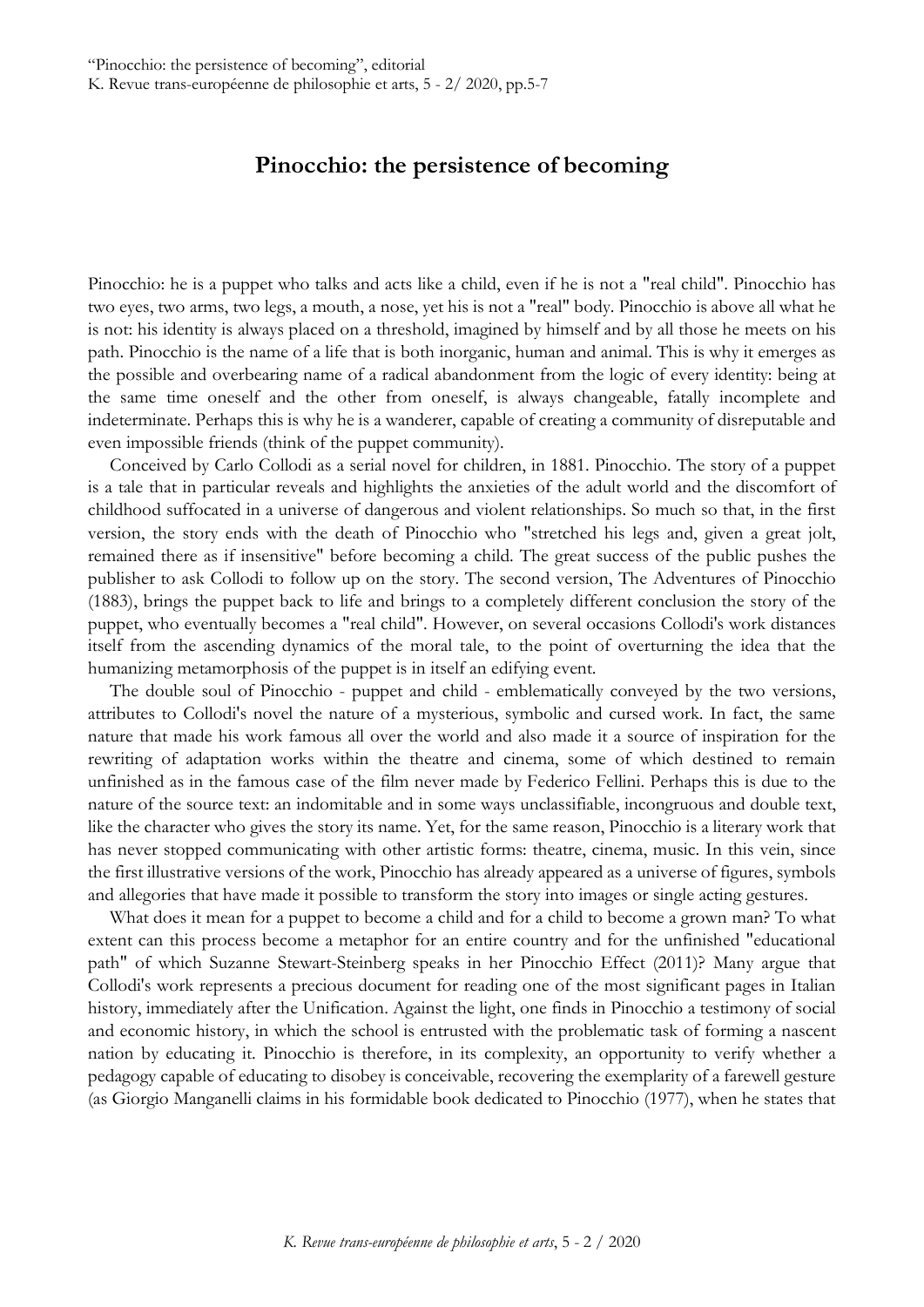educate disobey also means "disobedience to disobedience"). Keeping in mind that the "real" masters of Pinocchio are not masters, but shepherds, puppeteers and other children.

By withdrawing - almost systematically - from the school plans desired for him by a very poor and uneducated father who aspires to the cultural emancipation of his son, in the manner of Gramsci, Pinocchio is literally a figure of disobedience. He ignores his father's advice without any particular awareness, but as if driven by an impulse to life. He leaves school, rejecting the idea of becoming the model citizen that the nascent Italian state needs. However, it is worth noting that in Collodi's novel it is knowledge of the law (of the school, of the judge, of doctors) that is denounced, because it is extraneous to the life, candour and innocence of Pinocchio. On the other hand, the possibility of learning to live through a series of experiences not codified by social norms is not.

In the first version of the story, Pinocchio even ends up preferring a death by hanging to obedience, almost anticipating the death on the cross, experienced by Stracci (Pasolini La ricotta, 1963) who had to die "to remind everyone that he was alive". In fact, most of Pinocchio's adventures are a constant attempt to resist death until he penetrates time by becoming a child, emancipating himself from the fear of death (courage is the extreme sign of a transformation taking place), when he pushes Geppetto leaving the belly of the shark

It is in the wake of the contradictions and conflicts that mark Collodi's novel that Pinocchio becomes the figure shaped by Carmelo Bene of a childhood as an endless process, destined to remain open. Bene's dramaturgy suspends the moment of transformation and makes Pinocchio the very figure of becoming a child as a lasting and unlimited process. Bene focuses on the knots of the literary text and the personality of the character, interpreting the transformation of the wooden puppet into a child as a reflection of the Crucifixion and Resurrection. On the other hand, even before discovering that he is Pinocchio's father, Geppetto is a carpenter just like Giuseppe (there are, among other things, other biblical references, such as the reference to the belly of a large fish).

More generally, Pinocchio confirms himself as an opportunity to reflect, with the tools of psychoanalysis and beyond, on the question of identity, on the definition of the human being, in relation to what is not human: the inorganic on the one hand and animal on the other. The story of Collodi has in fact, among other things, the appearance of a real bestiary: cricket, cat, fox, donkey, snail, etc. Becoming what one is also means passing and understanding, just like Pinocchio does, the most radical otherness. It is only thanks to a long and adventurous itinerary made of unexpected events, encounters and setbacks that make us understand what we are not, that we can finally become what we are. Childhood is certainly the first part of this journey.

Trying to tell the childhood of a puppet is therefore an opportunity to question not only the educational aspect, but also the rebellious one, which typically manifests itself in this phase of life, questioning and upsetting both the regulatory protocols of society than the theological and teleological ancestry of the narrative. In the same way, the multiple creative acts that mark Collodi's tale provide above all to separate the linear narrative form from that typically present in children's stories. Collodi in fact invents an open universe where the threshold between truth and lie is a field that is usually indistinguishable (after all, the famous extension of the puppet's nose has a marginal weight in the course of history).

Although present in Collodi, it is no coincidence that the classic theme of lies as opposed to truth is instead strongly accentuated especially in the later softened versions of the story - that of Walt Disney above all - in which Pinocchio is punished for lies he says. In this regard, it seems useful to reflect on the value of the lie as Pinocchio proposes it to the reader: understood as a place of refusal and affirmation of one's independence. The lie, therefore, is not in contrast with a presumed, irrefutable truth, but it is an opportunity for a new truth, which is always the result of an interpretative operation. After all, as the